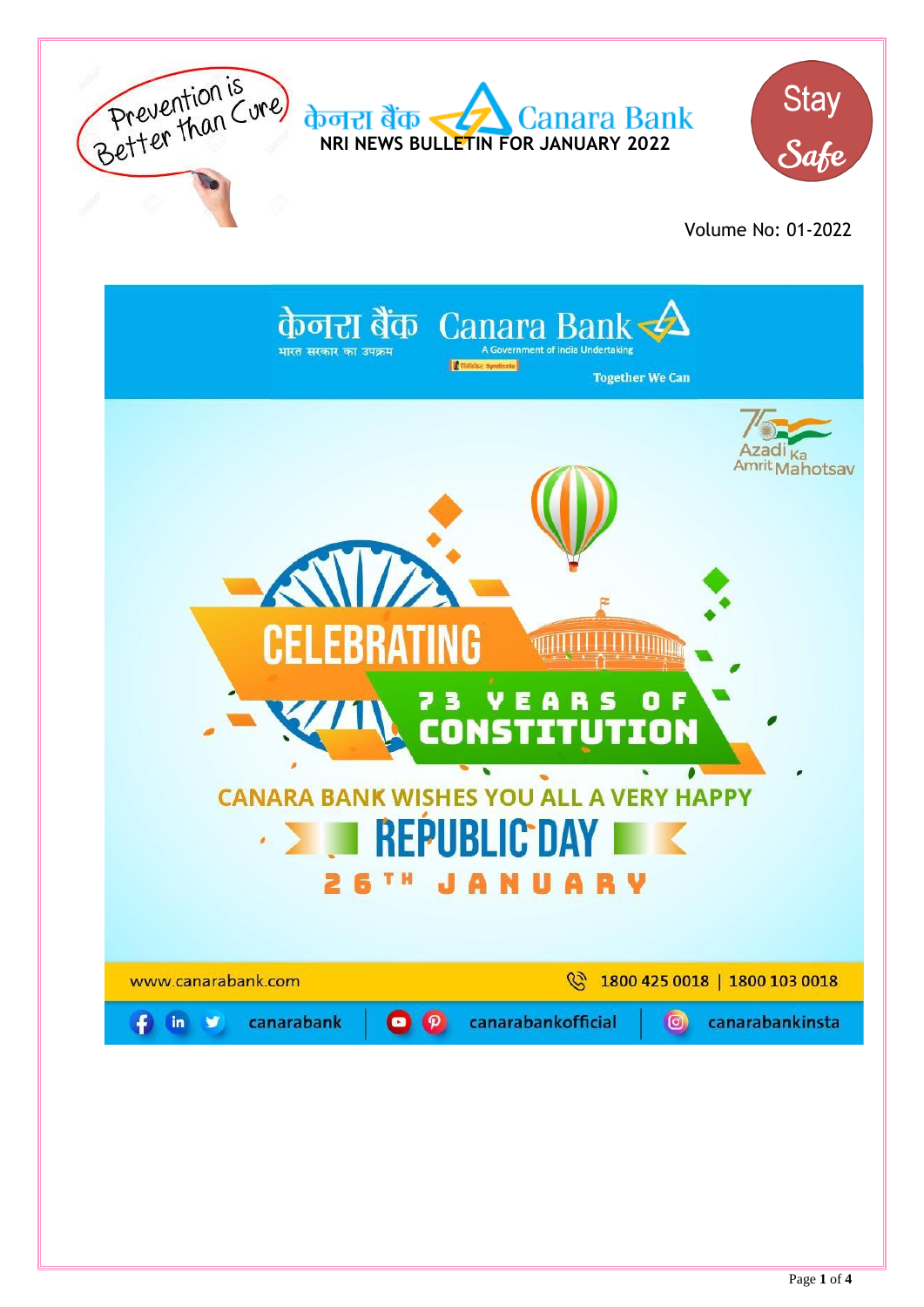

Now you can authenticate your entire internet banking transactions with the OTP generated using this app instead of SMS OTP, even when you are out of mobile network coverage area. This is a secure and convenient way of generating OTP especially for: **NRI customers and/ or frequent travelers.**

## **SIMPLE REGISTRATION STEPS TO REGISTER FOR CANARA OTP BY LOGIN INTO CANARA BANK INTERNET BANKING**:

- $\checkmark$  Login to your Internet Banking, go to Funds Transfer tab.
- $\checkmark$  Click on 'OFFLINE OTP' section
- $\checkmark$  Select Register/ De-register option.
- $\checkmark$  Click on Register -> Confirm.
- $\checkmark$  Enter the transaction password and enter SMS OTP received on the registered mobile number.
- $\checkmark$  Your 10-character Activation Code which has to be entered in the Canara OTP app will be shown on the internet banking screen.
- $\checkmark$  Enter the details asked and set your new 5-digit Pass code to complete the one-time registration for the App.

## **ADVANTAGES OF CANARA OTP:**

- $\checkmark$  Canara OTP app works without Mobile Network and generates the OTP offline.
- $\checkmark$  Do your internet banking transactions while you are travelling or out of mobile network coverage area, since OTP can be generated offline.
- $\checkmark$  You will receive an SMS OTP for registering or de-registering the Offline OTP feature and internet connectivity is required for registration and de-registration.
- $\checkmark$  Please complete the activation of this application before you travel to a location where your registered mobile number may not be active.
- $\checkmark$  in case of any issue in using the OTP generated using this app, you can easily switch to SMS OTP by clicking the "Send me an SMS OTP" option in the internet banking screen.
- $\checkmark$  Offline OTP facility can only be used for post login transactions, (not available for forgot user id, forgot password etc).
- $\checkmark$  If you wish to de-register this facility, you can click on the de-register option provided on the login/pass code entry screen of the mobile app. The device has to be online for completion of the de-activation process.

Alternatively, if internet connectivity is unavailable, you can de-register from Internet Banking also. Login to Internet Banking and go to " Funds Transfer>> Offline OTP " and deregister Offline OTP for receiving SMS OTP.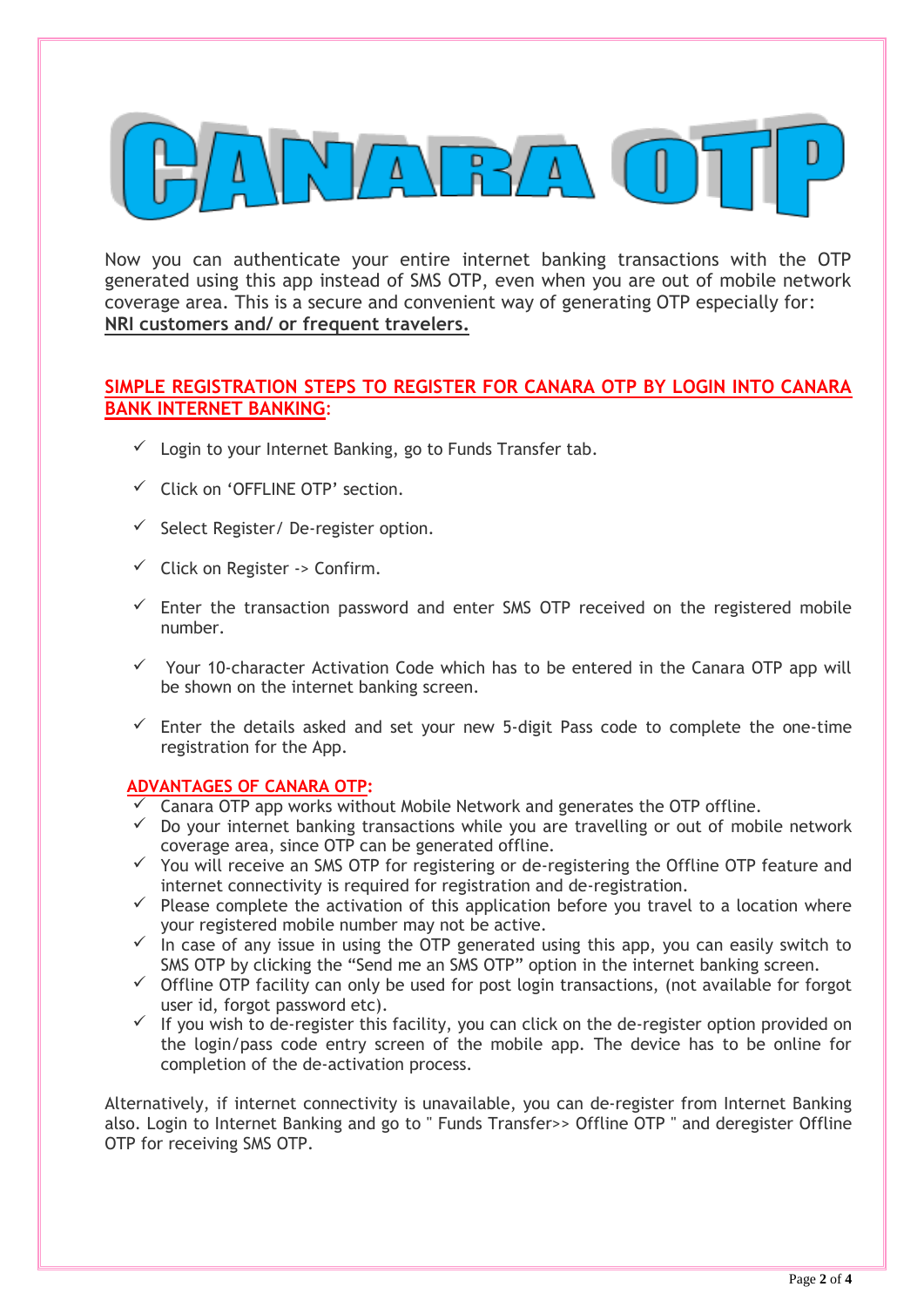The interest rates on FCNR [B] deposits of amount less than USD 1 million (or its equivalent in other currencies) **with effect from 07.01.2022** as under:

| (ln % p.a.) |
|-------------|
|-------------|

|                                       | <b>CURRENCY OF DEPOSITS</b> |            |            |            |            |
|---------------------------------------|-----------------------------|------------|------------|------------|------------|
| PERIOD OF DEPOSIT                     | <b>USD</b>                  | <b>GBP</b> | <b>EUR</b> | <b>CAD</b> | <b>AUD</b> |
| 1 year & above but less than 2 years  | 0.88                        | 1.05       | <b>NIL</b> | 0.69       | 0.64       |
| 2 years & above but less than 3 years | 1.30                        | 1.41       | <b>NIL</b> | 1.75       | 1.12       |
| 3 years & above but less than 4 years | 1.53                        | 1.53       | 0.06       | 1.97       | 1.48       |
| 4 years & above but less than 5 years | 1.64                        | 1.54       | 0.16       | 2.03       | 1.75       |
| 5 years only                          | 1.72                        | 1.51       | 0.22       | 2.04       | 1.87       |

Interest rates on RFC Term Deposits of amount less than USD 1 million (or its equivalent in other currencies) and RFC Saving Bank deposits w.e.f. 07.01.2022 are as under:

|                                         | [Interest rate percent per annum] |            |            |            |            |
|-----------------------------------------|-----------------------------------|------------|------------|------------|------------|
| PERIOD OF DEPOSIT                       | <b>CURRENCY OF DEPOSITS</b>       |            |            |            |            |
|                                         | <b>USD</b>                        | <b>GBP</b> | <b>EUR</b> | <b>CAD</b> | <b>AUD</b> |
| <b>SAVINGS BANK</b>                     | <b>NIL</b>                        | <b>NIL</b> | <b>NIL</b> | <b>NIL</b> | <b>NIL</b> |
| 1 month & above but less than 3 months  | <b>NIL</b>                        | <b>NIL</b> | <b>NIL</b> | <b>NIL</b> | <b>NIL</b> |
| 3 months & above but less than 6 months | 0.09                              | <b>NIL</b> | <b>NIL</b> | 0.02       | <b>NIL</b> |
| 6 months & above but less than 1 year   | <b>NIL</b>                        | 0.23       | 0.03       | 0.10       | <b>NIL</b> |
| 1 year & above but less than 2 years    | 0.88                              | 1.05       | <b>NIL</b> | 0.69       | 0.64       |
| 2 years & above but less than 3 years   | 1.30                              | 1.41       | <b>NIL</b> | 1.75       | 1.12       |
| 3 years only                            | 1.53                              | 1.53       | 0.06       | 1.97       | 1.48       |

Interest rates on NRE term Deposit (w.e.f. 17.01.2022):

**(In % p.a.)**

| <b>SLABS</b>  | PERIOD OF DEPOSIT                    | <b>RATE OF INTEREST*</b> |                                      |
|---------------|--------------------------------------|--------------------------|--------------------------------------|
|               |                                      | Less than<br>Rs.2 Crore  | Rs. 2 Crore to<br>less than 10 Crore |
| SLAB-1        | 1 year only                          | 5.00                     | 3.65                                 |
| SLAB-2        | Above 1 year to less than 2 years    | 5.00                     | 3.65                                 |
| SLAB-3        | 2 years & above to less than 3 years | 5.10                     | 3.65                                 |
| SLAB-4        | 3 years & above to less than 5 years | 5.25                     | 3.40                                 |
| <b>UNIQUE</b> | Canara Unique "1111 Days".           | 5.35                     | <b>NA</b>                            |
| SLAB-5        | 5 years & above to 10 years.         | 5.25                     | 3.40                                 |
| AMRIT-75      | Canara Amrit - "75 Months".          | 5.40                     | <b>NA</b>                            |